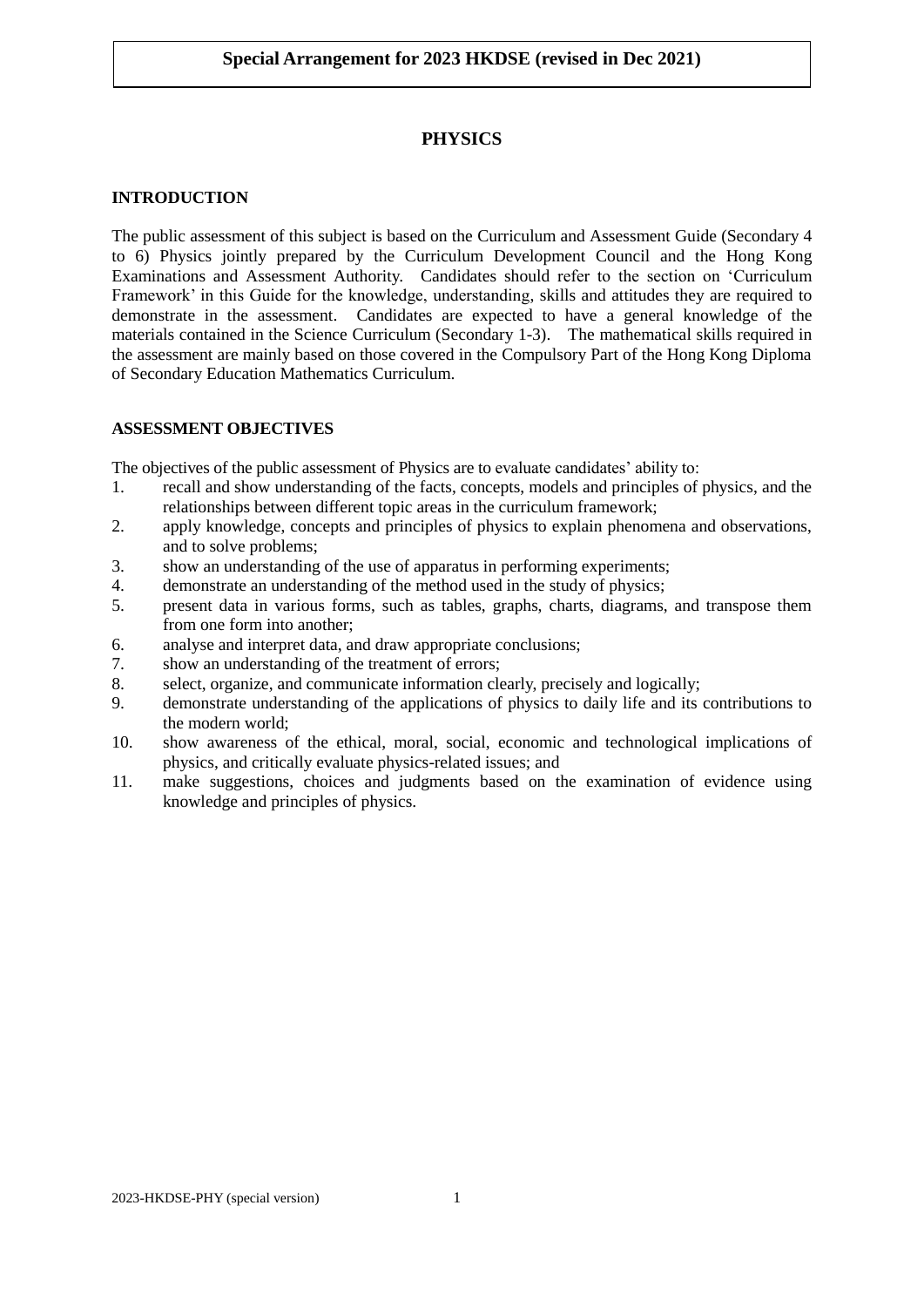### **MODE OF ASSESSMENT**

The public assessment of Physics consists of a public examination component and a school-based assessment component as outlined in the following table:

| Component                                         |         |                                  | Weighting               | Duration              |
|---------------------------------------------------|---------|----------------------------------|-------------------------|-----------------------|
| Public<br>Examination                             | Paper 1 | Questions set on Compulsory Part | $60\% \rightarrow 75\%$ | 2 hours<br>30 minutes |
|                                                   | Paper 2 | Questions set on Elective Part   | $20\% \rightarrow 25\%$ | 1 hour                |
| <b>ANCELLED)</b><br>School-based Assessment (SBA) |         |                                  | 20%                     |                       |

### **PUBLIC EXAMINATION**

Paper 1 comprises two sections A and B. Section A consists of multiple-choice questions and carries  $21\%$  26.25% of the subject mark. Section B includes short questions, structured questions and an essay question, and it carries  $\frac{39\%}{18.75\%}$  of the subject mark. Candidates have to attempt all questions in Paper 1.

Paper 2 contains multiple-choice questions and structured questions set on each of the four elective topics of the curriculum, and questions on each elective carry  $\frac{10}{6}$  12.5% of the subject mark. Candidates are to attempt questions from any two of the four electives.

## **SCHOOL-BASED ASSESSMENT (SBA) (CANCELLED)**

School-based assessment (SBA) is compulsory for **all** school candidates. Candidates will be assessed by their teachers on their performance of a wide range of skills involved in practical work throughout S5 and S6. Candidates are required to perform a stipulated amount of practical work. The work should be integrated closely with the curriculum and form a part of the normal learning and teaching process. Candidates may also be required to design and conduct an investigative study with a view to solving an authentic problem. They are expected to make use of their knowledge and understanding of physics in performing such an investigative study, through which their generic skills, practical skills, process skills and reporting skills, etc. would be developed and assessed.